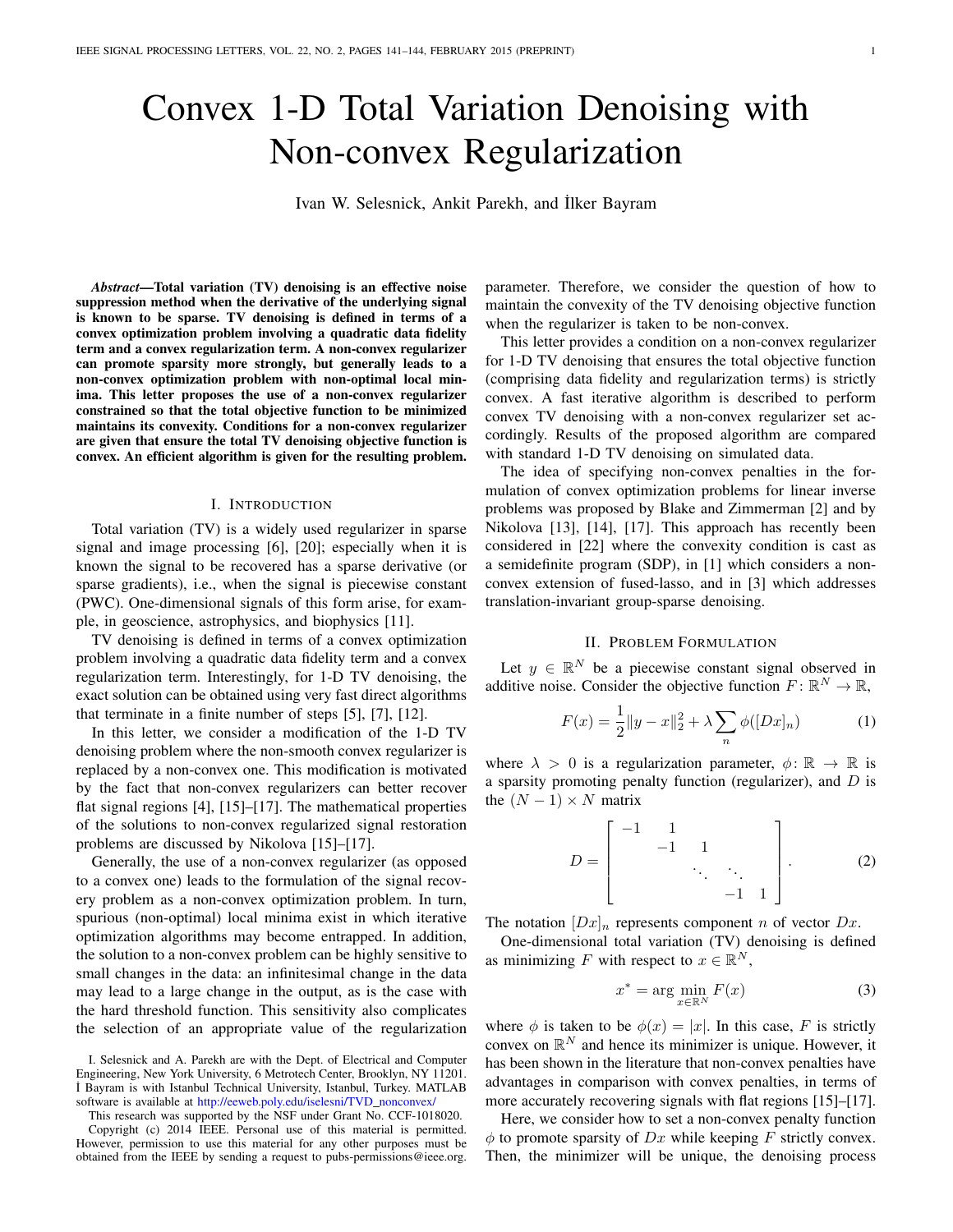will be continuous/stable (i.e., infinitesimal changes in  $y$  do not produce large changes in  $x^*$ ), and convex optimization techniques can be used to reliably obtain the minimizer.

### <span id="page-1-1"></span>*A. Non-convex penalty functions*

We assume  $\phi$  is continuous, symmetric, twice differentiable on  $\mathbb{R} \setminus \{0\}$ , increasing on  $\mathbb{R}_+$ , and concave on  $\mathbb{R}_+$ . Examples of such  $\phi$  are the logarithmic penalty

<span id="page-1-5"></span><span id="page-1-4"></span>
$$
\phi(x;a) = \frac{1}{a}\log(1 + a|x|), \quad a > 0 \tag{4}
$$

and the arctangent penalty [\[22\]](#page-3-12)

$$
\phi(x;a) = \frac{2}{a\sqrt{3}} \left( \tan^{-1} \left( \frac{1+2a|x|}{\sqrt{3}} \right) - \frac{\pi}{6} \right), \quad a > 0. \tag{5}
$$

For later, we note for both penalties, that

$$
\inf_{x \neq 0} \phi''(x; a) = \phi''(0^+; a) = -a. \tag{6}
$$

## III. CONVEXITY CONDITION

To find a condition on  $\phi$  ensuring F in [\(1\)](#page-0-0) is strictly convex, we write  $F$  as

$$
F(x) = F_0(x) + F_1(x)
$$
 (7)

where

$$
F_0(x) = \frac{1}{4} ||y - x||_2^2 + \lambda \sum_{n \text{ even}} \phi([Dx]_n)
$$
 (8)

$$
F_1(x) = \frac{1}{4} ||y - x||_2^2 + \lambda \sum_{n \text{ odd}} \phi([Dx]_n).
$$
 (9)

Note that if both  $F_0$  and  $F_1$  are strictly convex, then F is strictly convex. Hence, it suffices to find  $\phi$  such that  $F_0$  and  $F_1$  are strictly convex. Due to the similarity of  $F_1$  and  $F_0$ , it suffices to find  $\phi$  such that  $F_0$  is strictly convex.

We write  $F_0$  as

$$
F_0(x) = \sum_{n \text{ even}} \left( \frac{1}{4} (y_n - x_n)^2 + \frac{1}{4} (y_{n+1} - x_{n+1})^2 + \lambda \phi(x_{n+1} - x_n) \right)
$$

$$
= \left( \sum_{n \text{ even}} \frac{1}{4} x_n^2 + \frac{1}{4} x_{n+1}^2 + \lambda \phi(x_{n+1} - x_n) \right) + L(x)
$$

where  $L(x)$  is linear in x. We write

<span id="page-1-0"></span>
$$
F_0(x) = \left(\sum_{n \text{ even}} B(x_n, x_{n+1})\right) + L(x) \tag{10}
$$

where  $B: \mathbb{R}^2 \to \mathbb{R}$  is defined as

$$
B(u_0, u_1) = \frac{1}{4}u_0^2 + \frac{1}{4}u_1^2 + \lambda \phi(u_1 - u_0).
$$
 (11)

For the purpose of analyzing the convexity of  $F_0$ , the linear function  $L$  can be disregarded. Hence, if  $B$  is strictly convex on  $\mathbb{R}^2$ , then  $F_0$ , being a sum of strictly convex functions, will be strictly convex on  $\mathbb{R}^N$ .

To find a condition on  $\phi$  so as to ensure B is strictly convex, we define  $H: \mathbb{R}^2 \to \mathbb{R}$  as

$$
H(v_0, v_1) = B\left(\frac{v_1 - v_0}{2}, \frac{v_1 + v_0}{2}\right).
$$
 (12)

Then  $B$  is strictly convex if and only if  $H$  is strictly convex. From [\(11\)](#page-1-0), we write

$$
H(v_0, v_1) = \frac{1}{4} \left(\frac{v_1 - v_0}{2}\right)^2 + \frac{1}{4} \left(\frac{v_1 + v_0}{2}\right)^2 + \lambda \phi(v_0)
$$
 (13)  
=  $\frac{1}{8}v_0^2 + \frac{1}{8}v_1^2 + \lambda \phi(v_0) + L_2(v_0, v_1)$  (14)

 $\frac{1}{8}v_1^2 + \lambda \phi(v_0) + L_2(v_0, v_1)$  (14) where  $L_2(v_0, v_1)$  is linear in  $(v_0, v_1)$ . Since we are concerned with the convexity of  $H$ , the linear function  $L_2$  can be

disregarded, as above. The function H is strictly convex if and only if  $\psi \colon \mathbb{R} \to \mathbb{R}$ , defined as  $\psi(x) = x^2/8 + \lambda \phi(x)$ , is strictly convex. By

<span id="page-1-7"></span><span id="page-1-2"></span>Theorem 6.4 of [\[10\]](#page-3-15),  $\psi$  is strictly convex if it has a strictly increasing right-derivative. By assumption,  $\phi$  is twice differentiable on  $\mathbb{R}\setminus\{0\}$ ; hence, H is strictly convex if and only if

$$
\phi'(0^+) \geq \phi'(0^-) \tag{15}
$$

<span id="page-1-3"></span>and

$$
\frac{1}{4} + \lambda \phi''(x) > 0, \quad \text{for all } x \neq 0.
$$
 (16)

In fact, from the assumptions on  $\phi$  as stated in Sec. [II-A,](#page-1-1) condition [\(15\)](#page-1-2) already follows. (If  $\phi$  is increasing on  $\mathbb{R}_+$  and twice differentiable on  $\mathbb{R} \setminus \{0\}$ , then  $\phi'(0^+) \geq 0$ . If also  $\phi$  is symmetric, then  $\phi'(0^-) = -\phi'(0^+) \leq 0.$ 

Condition [\(16\)](#page-1-3) is the positivity of the second derivative of  $H(v_0, v_1)$  with respect to  $v_0$ . We write the condition as

<span id="page-1-6"></span>
$$
\inf_{x\neq 0} \phi''(x) > -\frac{1}{4\lambda},\tag{17}
$$

which constitutes a constraint on the non-convexity of  $\phi$ . For various standard penalties, including [\(4\)](#page-1-4) and [\(5\)](#page-1-5), the second derivative  $\phi''(x)$  is most negative at  $x = 0^+$ . For such penalties, condition [\(17\)](#page-1-6) can be written

$$
\phi''(0^+) > -\frac{1}{4\lambda}.\tag{18}
$$

For the logarithmic and arctangent penalties, [\(4\)](#page-1-4) and [\(5\)](#page-1-5), parameterized by  $a$ , we use  $(6)$  to obtain the condition

$$
a < \frac{1}{4\lambda}.\tag{19}
$$

## IV. OPTIMALITY CONDITION

If F is strictly convex, then  $x^* \in \mathbb{R}^N$  is its unique minimizer if and only if  $0 \in \partial F(x^*)$  where  $\partial F$  is the subgradient of F. If  $\phi$  is such that F in [\(1\)](#page-0-0) is convex, then  $\partial F$  is given by

$$
\partial F(x) = \{x - y + \lambda D^{\mathsf{T}} u : u_n \in d_{\phi}([Dx]_n), u \in \mathbb{R}^{N-1}\},\
$$

where  $d_{\phi}$  is a set-valued function on R, defined as

<span id="page-1-8"></span>
$$
d_{\phi}(u) = \begin{cases} {\phi'(u)}, & u \neq 0 \\ [-1, 1], & u = 0. \end{cases}
$$
 (20)

Hence, the condition  $0 \in \partial F(x^*)$  can be written as

$$
\frac{1}{\lambda}(y - x^*) \in \{D^{\mathsf{T}}u : u_n \in d_{\phi}([Dx^*]_n), u \in \mathbb{R}^{N-1}\}.
$$
 (21)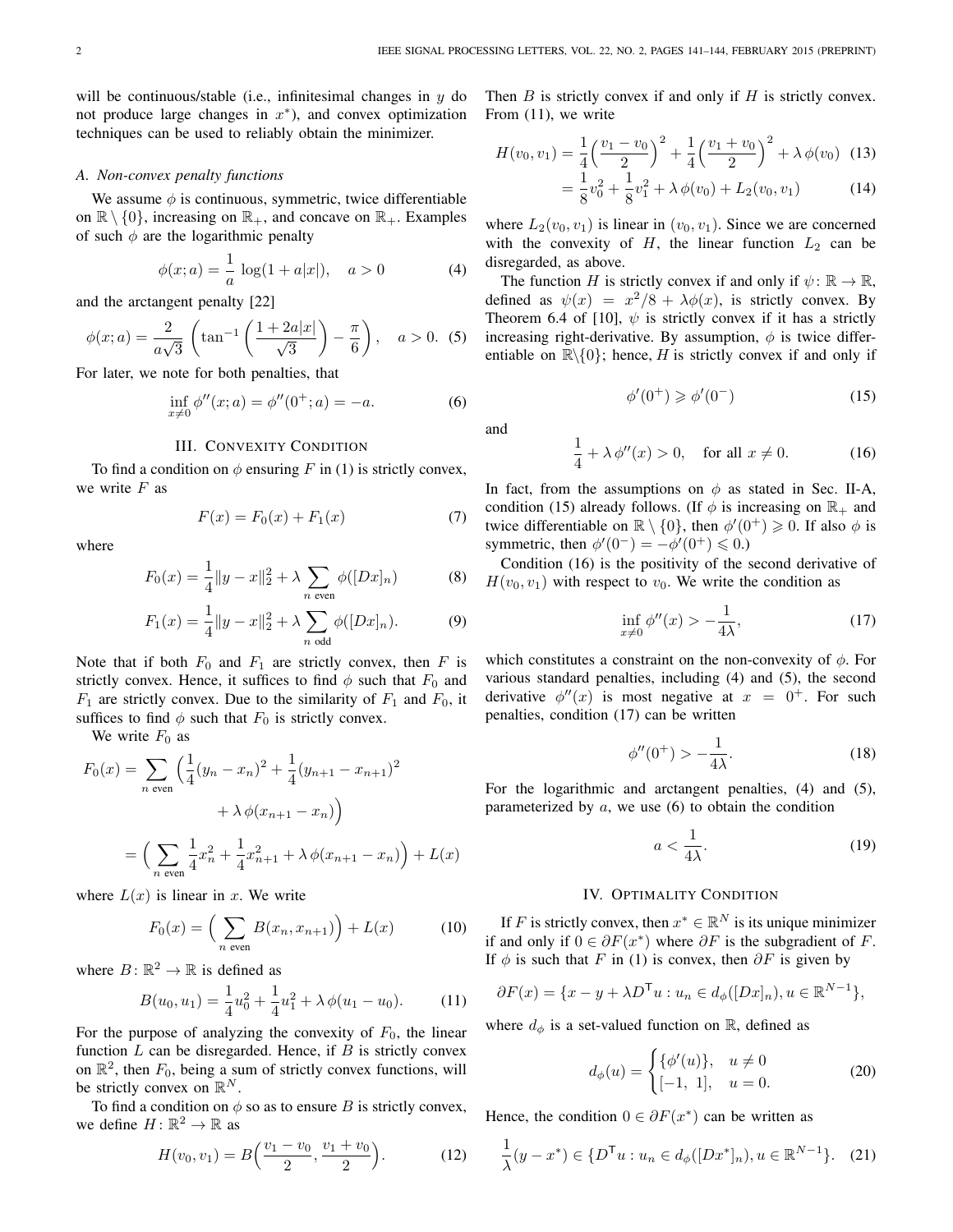Let S be a matrix of size  $(N - 1) \times N$  such that  $SD^{\mathsf{T}} = I$ . It can be taken to be the discrete anti-derivative (cumulative summation operator), defined by

<span id="page-2-0"></span>
$$
[Sx]_n = \sum_{k \le n} x_k. \tag{22}
$$

Then it follows from [\(21\)](#page-1-8) that

$$
\frac{1}{\lambda}[S(y - x^*)]_n \in d_{\phi}([Dx^*]_n). \tag{23}
$$

Condition [\(23\)](#page-2-0) can be used to validate the optimality of a candidate  $x$  and to gauge the convergence of an algorithm minimizing  $F$ . The condition [\(23\)](#page-2-0) implies that the points

$$
z_n = ([Dx^*]_n, [S(y - x^*)]_n / \lambda) \in \mathbb{R}^2
$$
 (24)

lie on the graph of  $d_{\phi}$ , as illustrated in Fig. [2](#page-3-16) below.

# V. ALGORITHM

<span id="page-2-4"></span>Following the procedure in [\[8\]](#page-3-17), we use the majorizationminimization (MM) approach to derive a fast-converging algorithm. A majorizer of  $\phi$  is given by  $q : \mathbb{R} \times \mathbb{R} \setminus \{0\} \to \mathbb{R}$ ,

$$
g(x; v) = \frac{\phi'(v)}{2} \left(\frac{x^2}{v} - v\right) + \phi(v).
$$
 (25)

(See, for example, Fig. 11 in [\[21\]](#page-3-18).) Hence, a majorizer of  $F$ in [\(1\)](#page-0-0) is given by

$$
G(x; v) = \frac{1}{2} ||y - x||_2^2 + \lambda \sum_{n} g([Dx]_n, [Dv]_n)
$$
 (26)

$$
= \frac{1}{2} ||y - x||_2^2 + \frac{\lambda}{2} x^{\mathsf{T}} D^{\mathsf{T}} [W(Dv)] Dx + c(v) \quad (27)
$$

where  $W$  is a diagonal matrix,

<span id="page-2-5"></span>
$$
[W(Dv)]_{n,n} = \frac{\phi'([Dv]_n)}{[Dv]_n}
$$
 (28)

and  $c(v)$  does not depend on x.

Using [\(27\)](#page-2-1) in the MM update iteration,

<span id="page-2-2"></span>
$$
x^{(k+1)} = \arg\min_{x} G(x; x^{(k)}),
$$
 (29)

leads to the iteration

$$
x^{(k+1)} = (I + \lambda D^{\mathsf{T}}[W(Dx^{(k)})]D)^{-1}y.
$$
 (30)

As noted in [\[8\]](#page-3-17), as the algorithm converges to a solution for which  $Dx$  is sparse, elements of W go to infinity. To avoid the numerical problems related to this, as in [\[8\]](#page-3-17), we use the matrix inverse lemma to write

$$
\left(I + \lambda D^{\mathsf{T}}WD\right)^{-1} = I - D^{\mathsf{T}} \left(\frac{1}{\lambda}W^{-1} + DD^{\mathsf{T}}\right)^{-1} D. \tag{31}
$$

The iteration [\(30\)](#page-2-2) can then be written as

$$
x^{(k+1)} = y - D^{\mathsf{T}} \left( \frac{1}{\lambda} [W(Dx^{(k)})]^{-1} + DD^{\mathsf{T}} \right)^{-1} D y. \tag{32}
$$

We initialize the iteration with  $x^{(0)} = y$ . Note that the system matrix in [\(32\)](#page-2-3) is tridiagonal; hence, the iteration can be implemented with very high computational efficiency using a fast solver [\[19,](#page-3-19) Sect 2.4]. Due to MM, each iteration monotonically decreases the cost function value. We have found that 20 iterations of [\(32\)](#page-2-3) are usually sufficient.





<span id="page-2-6"></span><span id="page-2-1"></span>Fig. 1. Total variation denoising with convex and non-convex penalties.

Note that  $g(x; v)$  in [\(25\)](#page-2-4) is undefined for  $v = 0$ . Hence if  $[Dx^{(k)}]_n = 0$  for some iteration k and some index n, then the majorizer is undefined. This manifests itself as a 'divisionby-zero' error in [\(28\)](#page-2-5). Due to the use of the matrix inverse lemma, this becomes a 'multiplication-by-zero' and causes no numerical problem in the algorithm [\(32\)](#page-2-3). However, it complicates the proof of convergence of the algorithm. We do not prove its convergence. We remark (*i*) in practice, convergence is not adversely affected by this issue, (*ii*) optimality can be verified using [\(23\)](#page-2-0), and (*iii*) this issue has been discussed in the literature [\[8\]](#page-3-17), [\[9\]](#page-3-20), [\[18\]](#page-3-21) where it was found not to impede the convergence of affected algorithms in practice.

## VI. EXAMPLES

# <span id="page-2-3"></span>*A. Example 1*

Total variation denoising with convex and non-convex regularization is illustrated in Fig. [1.](#page-2-6) The noisy data is obtained using additive white Gaussian noise (AWGN) ( $\sigma = 0.5$ ) on a PWC signal,  $s \in \mathbb{R}^N$ , of length  $N = 256$  ('blocks' generated by the Wavelab function, MakeSignal). For both convex and